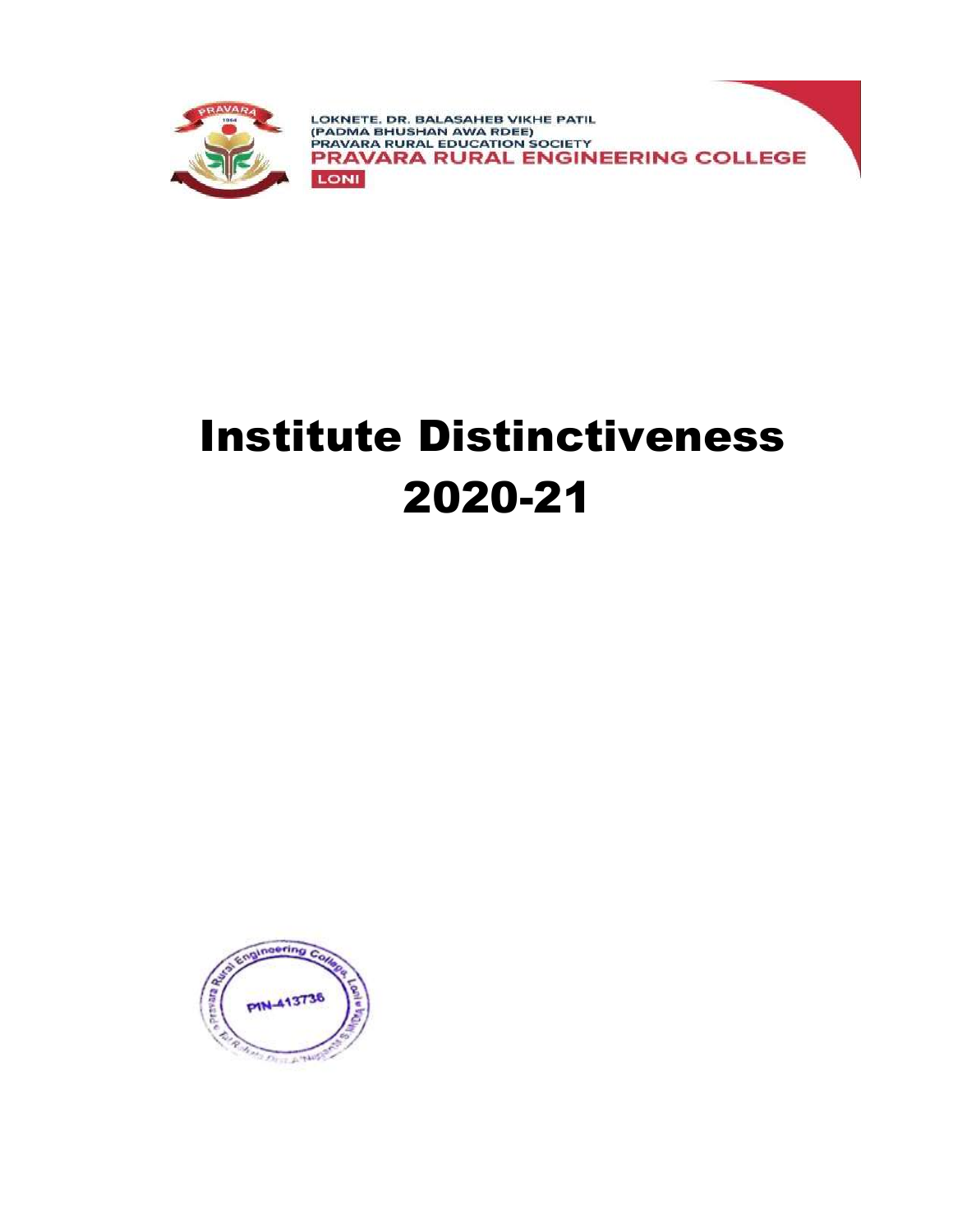

## Institute Distinctiveness

Pravara Rural Engineering College recognizing its privileged position as a Rural institute of higher education in nearby region and makes consistent efforts in fulfilling its social responsibility toward the downtrodden sections of society. The college authorities, staff and students believe that the true essence of empowerment lies in creating sustained forms of freedom by generating lasting opportunities. An awareness of the plight of the marginalized and under-represented is the antidote to the forces of self-centered gratification so prevalent in our consumerist generation.

Performance of the Institution in broader area distinctive to its priority through following major three Categories and enlisted activities:

- 1. Strong Alumni Network for Training and placement
- 2. Activities for inculcating Society and Value Based approach
	- 1. Tree Plantation
	- 2. Blood Donation
	- 3. Additional Utilization of Resources
- 3. Career Guidance for 12th Science

To keep a roster of all Alumni of college and their pertinent data.

- 1. Maintaining the updated and current information of all Alumni
- 2. To encourage, foster and promote close relations among the alumni themselves
- 3. To provide a forum for the Alumni for exchange of ideas on academic, cultural and social issues of the day by organizing and coordinating reunion activities of the Alumni
- 4. To let the alumni acknowledge their gratitude to their Alma Mater.
- 5. Arrange Expert Lecture and Webinars of alumni for Students.
- 6. A Memorandum of Understanding (MOU) has been signed with IIT Bombay Alumni's Maker Bhavan Foundation for the development of Tinkerers' Lab and to execute the smooth functioning of Tinkerer's Lab on dated 03/02/2020 to create an enabling environment for students to encourages creativity, hands on and project based learning and Innovation.
- 7. Project proposal is created for issuing Tinkerer's Lab components.
- 8. Progress report is created.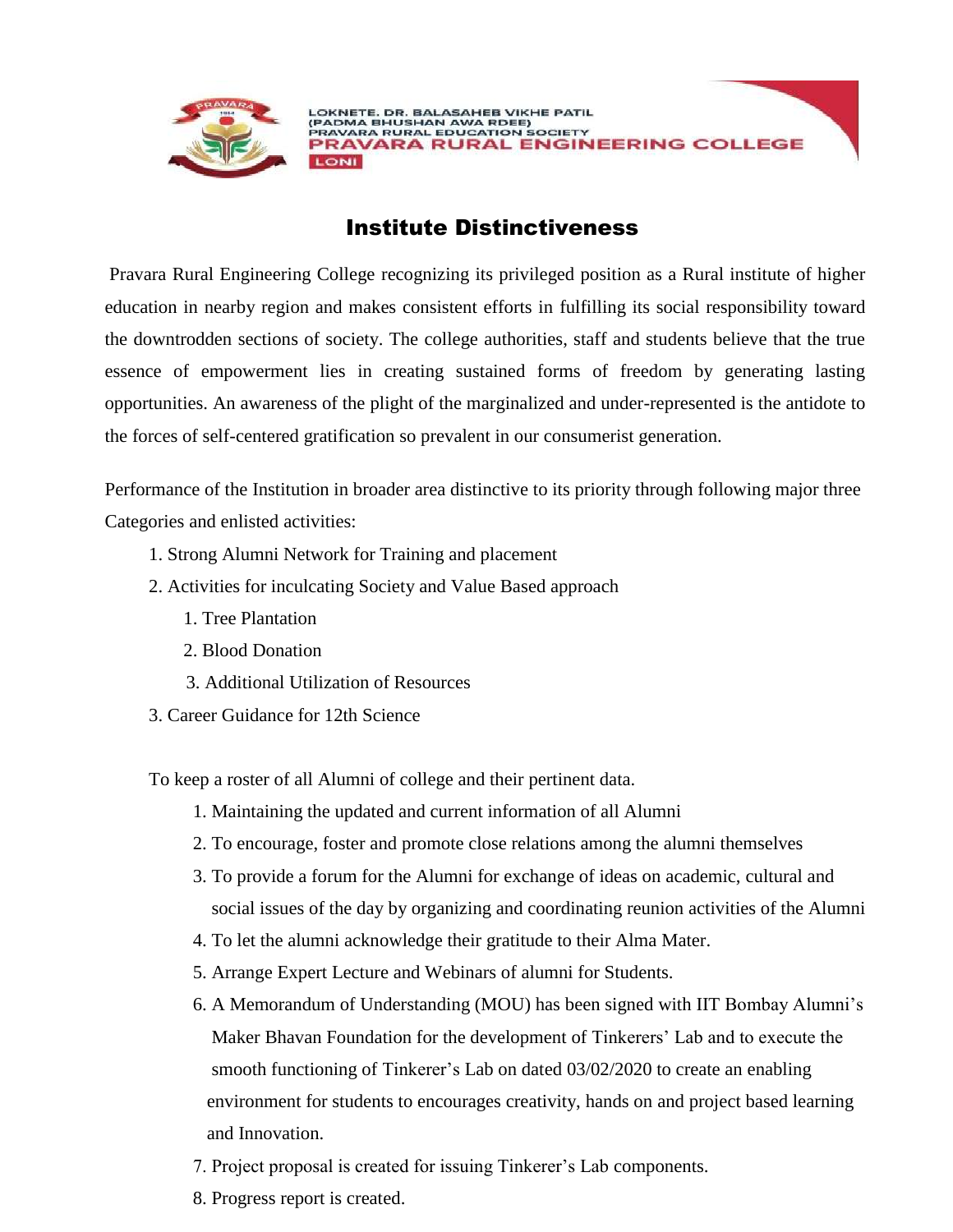9. Progress of project report taken from students who issued components.

10. Project exhibition.

11. Aim of planting trees is to restore native forests around the village to protect water supplies 12. Tree plantation means planting more trees in a planned way. It is very necessary for the environment.

13. To provide guidance and assistance for the students to achieve their career goals.

14. To create awareness among students regarding available career options and help them in identifying their career objectives.

15. To help students share knowledge about themselves by identifying skills, and interests..

## **Outcomes:-**

- 1. Students published project related work in National/International Conferences and Journals.
- 2. Students got recruitment in reputed MNCs and industries with higher package based on project work.
- 3. Students visiting exhibition gets motivation and creates good projects in successive years. Student's practical skill sets are improved by Tinkerer's Lab activity.
- 4. The projects are handhold, evaluated periodically by alumni and experts from industries.
- 5. The final year students are encouraged and guided to undertake innovative, society need Based and rural projects.

## **Perspective plan for PREC**

- 1. To get NBA accreditation for all branches
- 2. Rationalization of Courses
- 3. Effective implementation of Teaching- Learning
- 4. Improvement in Training & Placement activities
- 5. Research and Development: :